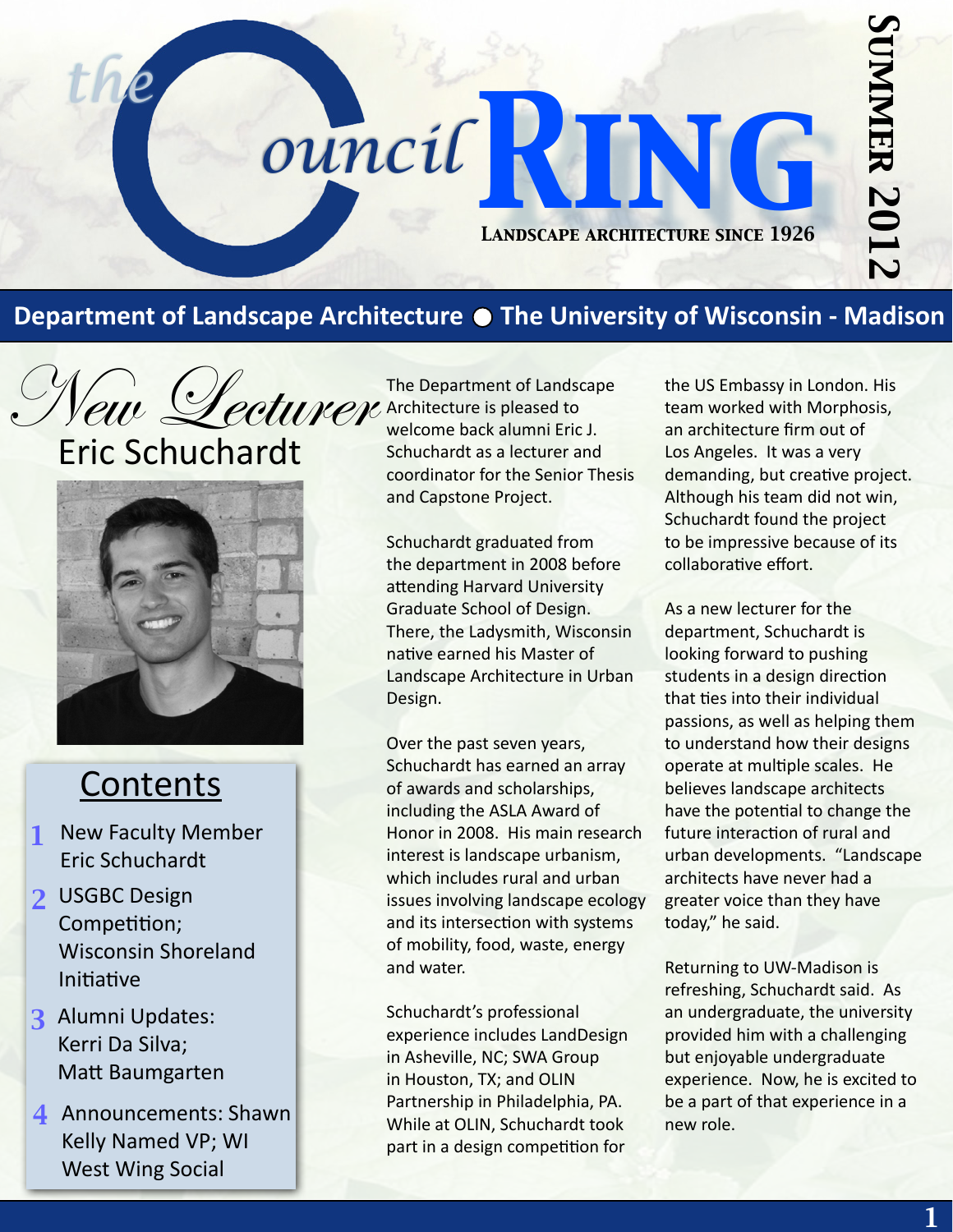

**Amphitheater Perspective v** 



## *Summer 2012 Summer 2012*

show how shorelands planted in native vegetation can improve water quality, wildlife habitat, and control erosion. The project is taking place at the State Executive Residence, the current official residence of Wisconsin Governor Scott Walker and his family.

The Wisconsin Shoreland **Restoration** Initiative seeks to restore native plants on the shores of Lake Mendota in Madison, as well as across the state. The initiative



Graduate student Bradley Vowels became involved with the project in The project was approved in 2011 and installation will begin this fall. Volunteers will continue to maintain the shoreland, including planting, placing mulch, and watering new plants. Native flowers, grasses, and shrubs will be planted in the spring.

November 2009. He volunteers with the initiative and has used his design experience to serve as an independent landscape architecture consultant. Vowels developed color rendered planting plans and photo simulations to show what the project would look like and calculate planting estimates.

> Vowels is currently finishing a dual Master's degree in Landscape Architecture and Water Resources Management at UW-Madison. His thesis, entitled "Making Meaningful Participation Useful: Testing the Efficacy of Meaningful Participation in Water Resources

Management in Mazomanie, WI," evaluates commonly used participatory processes in the context of environmental engineering, design, and planning, specifically focusing on water resources management. He has held numerous internships, teaching assistantships, and a project assistantship in his field.

Upon graduation, Vowels will return to his hometown of Sturgis, Kentucky to work with the county planning commission as an AmeriCorps volunteer. There, Vowels will continue his involvement with rural area development and sustainable communities. His work will include establishing community gardens, helping to redevelop parks and other open space, creating a regional trail network, and forming a farmer's market.

to look for travelling opportunities within landscape architecture. "Older landscape architects are always willing to help," said da Silva. "Don't be afraid and ask questions."



Matt Baumgarten Alumni

To find out more about the Wisconsin Shoreland Restoration Initiative, visit http://www.wisconsinlakes.org/.



and raise the bar on green building, according to the competiton website at www.usgbc.org.

This year, third year ALA students Stefan Golos, Parker Jones, Zach Small, and Jake Wievel are representing University of Wisconsin – Madison in this competition under the name "H.S. Well Design."

The competition site is located on the Dakota County Technical College campus in Rosemount, Minnesota. Teams will design a 5,000 square foot building that offers class and workshop space. It must also serve to educate people about green building and sustainable technologies. Designs should aim to make the building an example of net zero energy and zero emission site. The project entry must be under the \$500,000 budget. Designs also must utilize innovative

technologies, such as a solar concentrator and "living machine," to minimize energy and water expenditures.

> and learning each square foot of a site, then create a design based on you initial assessment, return to the site to reassess the relationships you have conceptualized, and complete the process with a willingness to redesign however daunting it may sometimes feel."

Final submissions must include a comprehensive site design and grading plan, building floor plans, a wall section detail, four building elevations, three perspective renderings, a building section, and cost estimation and precedents.

Projects were submitted by August 15 and the winners will be announced on September 18 at an awards ceremony and networking event.

Atrium Perspective v



## Visconsin Shoreland Restoration Initiative

Madison, da Silva has shared her time in preparation for a future light rail between Texas and China.

For the past four years, The United States Green Building Council (USGBC) has held an annual design competition challenging students with backgrounds in architecture and landscape architecture to push their understanding of green building practices. The 2012 Natural Talent Design Competition calls on those leaders to share their design ideas for projects that better their communities



cultural and natural resources of the area. Other projects include Mayu Valley in Tengchong, China and the Hainan Tongguling Park Overall Landscape Design and Stone Park Schematic Design in Hainan, China.

Da Silva encourages incoming and current students to apply for internships at the top. "While much is learned in school, the real fun of landscape architecture is learned on the job," she said. She also advises students

Since graduating from the Department of Landscape Architecture at UW-Madison in 2004, Matt Baumgarten has honed his interests in ecological restoration, watershed planning, innovative stormwater management practices, waterfronts, park design, and the creation of multi-use trail facilities.

Baumgarten is from Spencer, Wisconsin. Like da Silva, Baumgarten now works at SWA Group in Houston, TX and has worked on Chinese projects. In Foshan, China, Baumgarten has been involved with the Boai Lake project and Nanhai Thousand Lantern Lake.

This year, Baumgarten was awarded the ASLA Texas Chapter Merit Award in the category of Constructed Residential for his work on Flewellen Creek. Additionally, he won the ASLA Texas Chapter Honor Award in the Constructed Public category for Shenzhen Bay Waterfront.

Baumgarten has won a variety of other awards for his excellence in Landscape Architecture. While attending UW-Madison, Baumgarten won the prestigious CLARB Wayne Grace Memorial Design Competition for his senior capstone project, entitled "Keeping Time: An Examination of Osceola's Past, Present, and Future." In his senior year, he also won the ASLA Honor Award for the University of Wisconsin-Madison.

SWA Group has had great success with Wisconsin graduates. Students are often technically sound, dedicated, and willing to learn, said Baumgarten. Students are knowledgeable of current landscape architectural trends and present strong graphics relative to other student portfolios received by SWA Group.

To current students, Baumgarten says this: "Learn to start a project by walking

Furthermore, Baumgarten suggests that students find their greatest passion in the profession and pursue it to the fullest. 'The most rewarding projects often do not stop at beautiful renderings but are those where one is able to study a site, create a thoughtful design, and guide it to final construction."

In his free time, Baumgarten enjoys hiking, running, biking, swimming, reading, and enjoying the company of his daughter and son.

Kerri da Silva has seen the world. Since graduating in 2008 with her Bachelor of Science in Landscape Architecture from UW-

Da Silva recently moved to Houston, TX after spending one and a half years helping to start SWA's Shanghai office. In Texas, she continues to work for the SWA Group.

In 2009, da Silva was awarded the ASLA Texas Chapter Award of Excellence for Lake Houston Wilderness Park Planning and Analysis. Originally from Wells, Minnesota, da Silva's landscape interests include quality of life enhancements.

In Texas, da Silva has worked on a number of projects such as the Katy Prairie Conservancy Master Plan, Lake Houston Park, and The Commons in Beaumont, TX. Currently, SWA is designing and documenting an improved pedestrian system that connects transit stops along major streets and thoroughfares system. This project includes widened sidewalks, improved accessibility, pedestrian lighting, and street trees.

Her connection with China has also led to a number of interesting projects. One project at the Beihai Wetland Park in Tengchong, China was an opportunity to gently develop the site into one of the world's great tourism destinations while honoring and preserving the rich